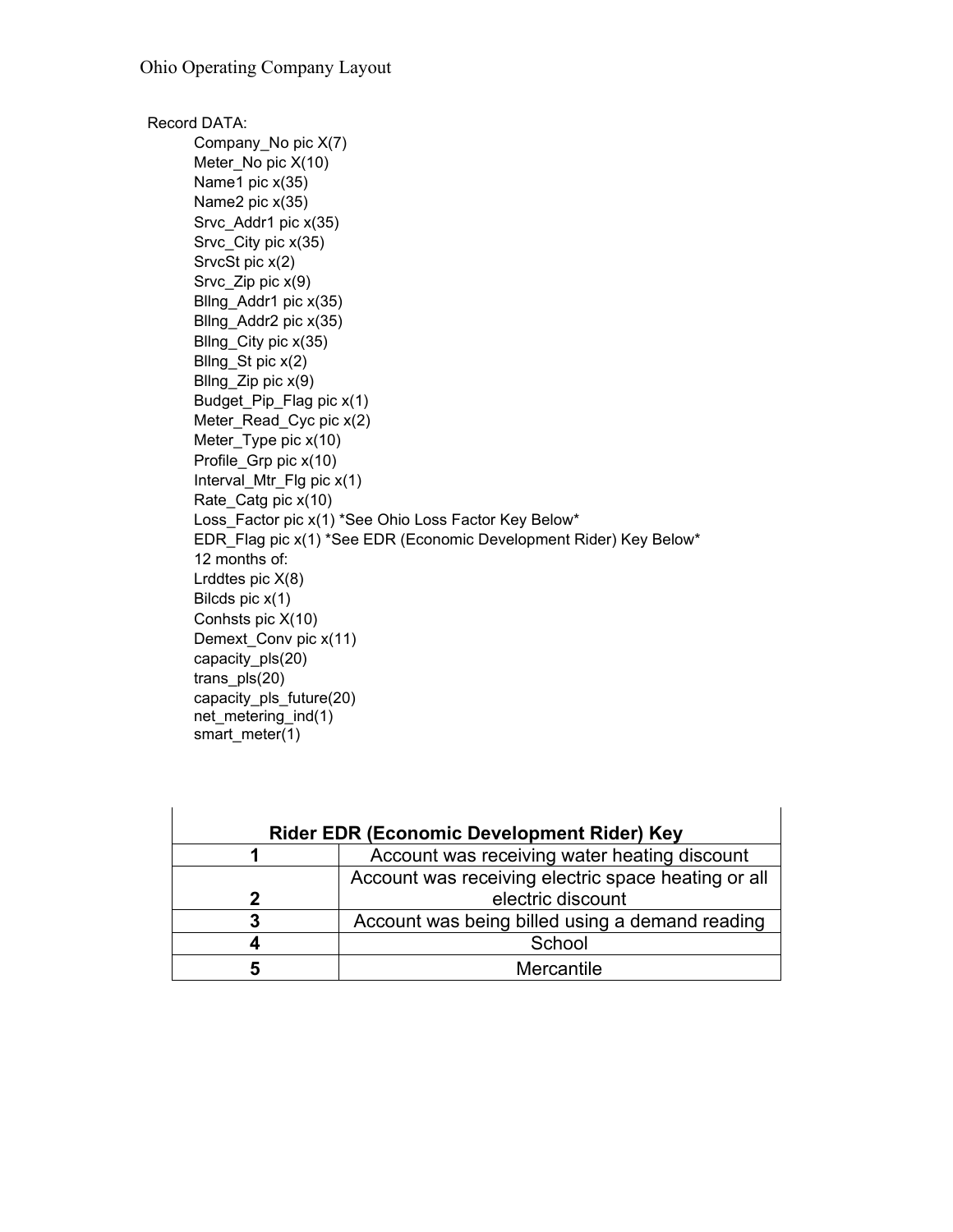| <b>Ohio Loss Factor Key</b> |                                                     |                    |  |
|-----------------------------|-----------------------------------------------------|--------------------|--|
| <b>Loss Class ID</b>        | <b>Voltage Levels</b>                               | <b>Loss Factor</b> |  |
| O                           | 01, 02, 03, 04, 05, 06, 07, 08, 29, 30, 31, 32      | 1.09486            |  |
| 2                           | 21, 22, 46, 47, 48                                  | 1.02886            |  |
| 3                           | 23, 24, 49, 50, 51                                  | 1.02786            |  |
| 4                           | 25, 26, 27, 52, 53, 54, 55, 56, 59                  | 1.01486            |  |
|                             | 09, 10, 11, 12, 13, 14, 15, 16, 17, 18, 19, 20, 28, |                    |  |
|                             | 33, 34, 35, 36, 37, 38, 39, 40, 41, 42, 43, 44, 45, |                    |  |
| 5                           | 58                                                  | 1.05786            |  |

| <b>Voltage Key</b> |                               |  |
|--------------------|-------------------------------|--|
| 1                  | 120 volt single phase         |  |
| $\overline{2}$     | 120/240 volt single phase     |  |
| 3                  | 120/208Y single phase(netwrk) |  |
| 4                  | 240/480V single phase (DOT)   |  |
| 5                  | 208Y/120 Volt 3 phase         |  |
| 6                  | 120/240 Volt Delta 3 phase    |  |
| 7                  | 480Y/277 Volt 3 phase         |  |
| 8                  | 240/480 Volt Delta 3 phase    |  |
| 9                  | 2400 Volt single phase        |  |
| 10                 | 4800 Volt single phase        |  |
| 11                 | 7200 Volt single phase        |  |
| 12                 | 7620 Volt single phase        |  |
| 13                 | 2400 Volt Delta 3 phase       |  |
| 14                 | 4160Y/2400 Volt 3 phase       |  |
| 15                 | 4800 Volt Delta 3 phase       |  |
| 16                 | 7200 Volt 3 phase             |  |
| 17                 | 8320Y/4800 Volt 3 phase       |  |
| 18                 | 12470Y/7200 Volt 3 phase      |  |
| 19                 | 13200Y/7620 Volt 3 phase      |  |
| 20                 | 22860Y/13200 Volt 3 phase     |  |
| 21                 | 34500Y/19900 Volt 3 phase     |  |
| 22                 | 34500 Delta Volt 3 phase      |  |
| 23                 | 69000 Delta Volt 3 phase      |  |
| 24                 | 115000 Volt 3 phase           |  |
| 25                 | 138000 Volt 3 phase           |  |
| 26                 | 230000 Volt 3 phase           |  |
| 27                 | 345000 volt 3 phase           |  |
| 28                 | Primary, voltage unknown      |  |
| 29                 | Secondary, voltage unknown    |  |
| 30                 | 240 Volt Delta                |  |
| 31                 | 480 Volt Delta                |  |